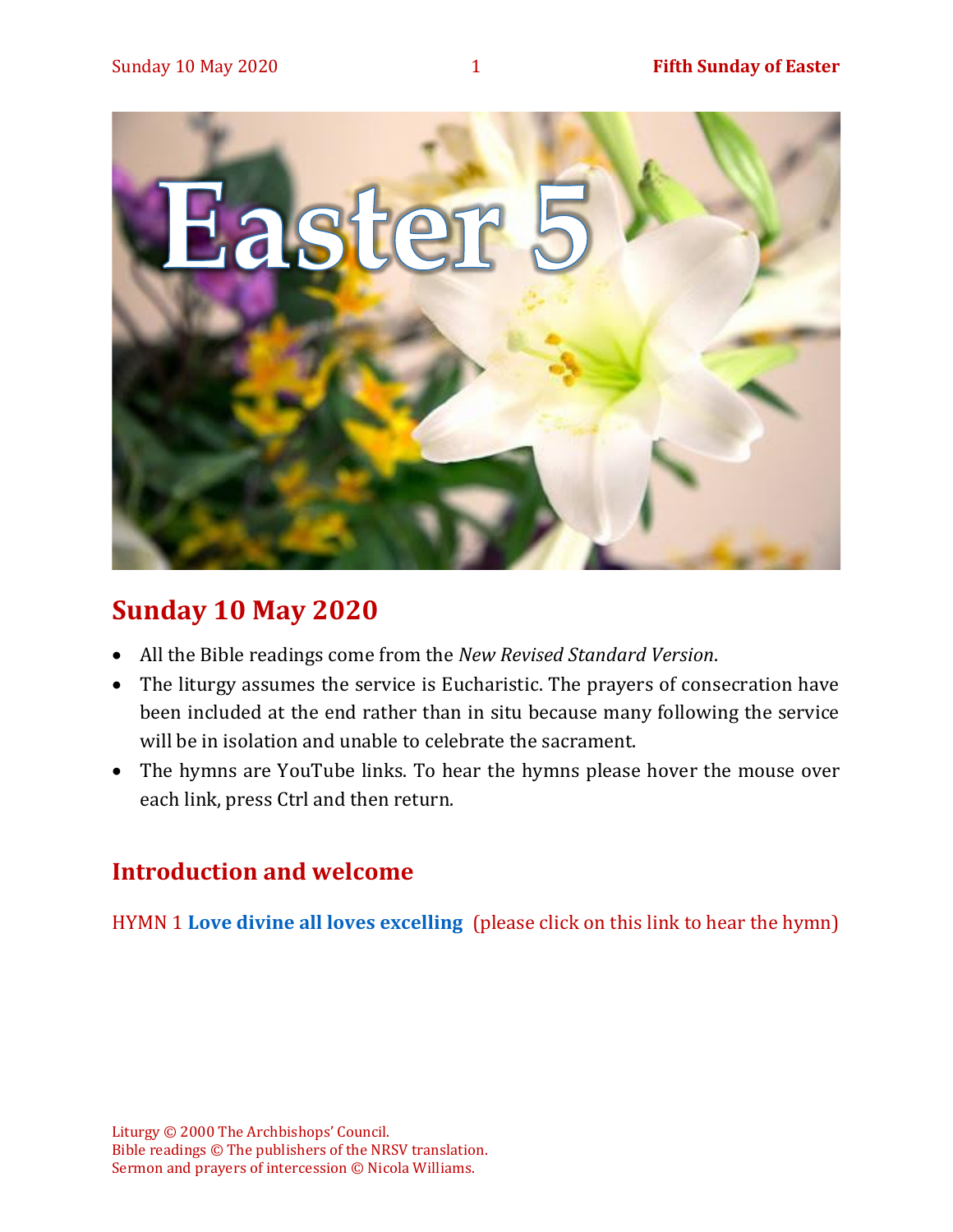## **The Welcome**

In the name of the Father, and of the Son, and of the Holy Spirit

All **Amen.**

The Lord be with you

## All **And also with you.**

Alleluia, Christ is risen!

## All **He is risen indeed! Alleluia!**

## **The Preparation**

All **Almighty God, to whom all hearts are open, all desires known, and from whom no secrets are hidden: cleanse the thoughts of our hearts by the inspiration of your Holy Spirit, that we may perfectly love you, and worthily magnify your holy name; through Christ our Lord. Amen.**

Our Lord Jesus Christ said:

The first commandment is this:

'Hear, O Israel, the Lord our God is the only Lord.

You shall love the Lord your God with all your heart,

with all your soul, with all your mind,

and with all your strength.'

And the second is this: 'Love your neighbour as yourself.' There is no other commandment greater than these. On these two commandments hang all the law and the prophets.

## All **Amen. Lord, have mercy.**

Christ our Passover lamb has been sacrificed for us. Let us therefore rejoice by putting away all malice and evil and, confessing our sins in penitence and faith, firmly resolve to keep God's commandments and to live in love and peace with all.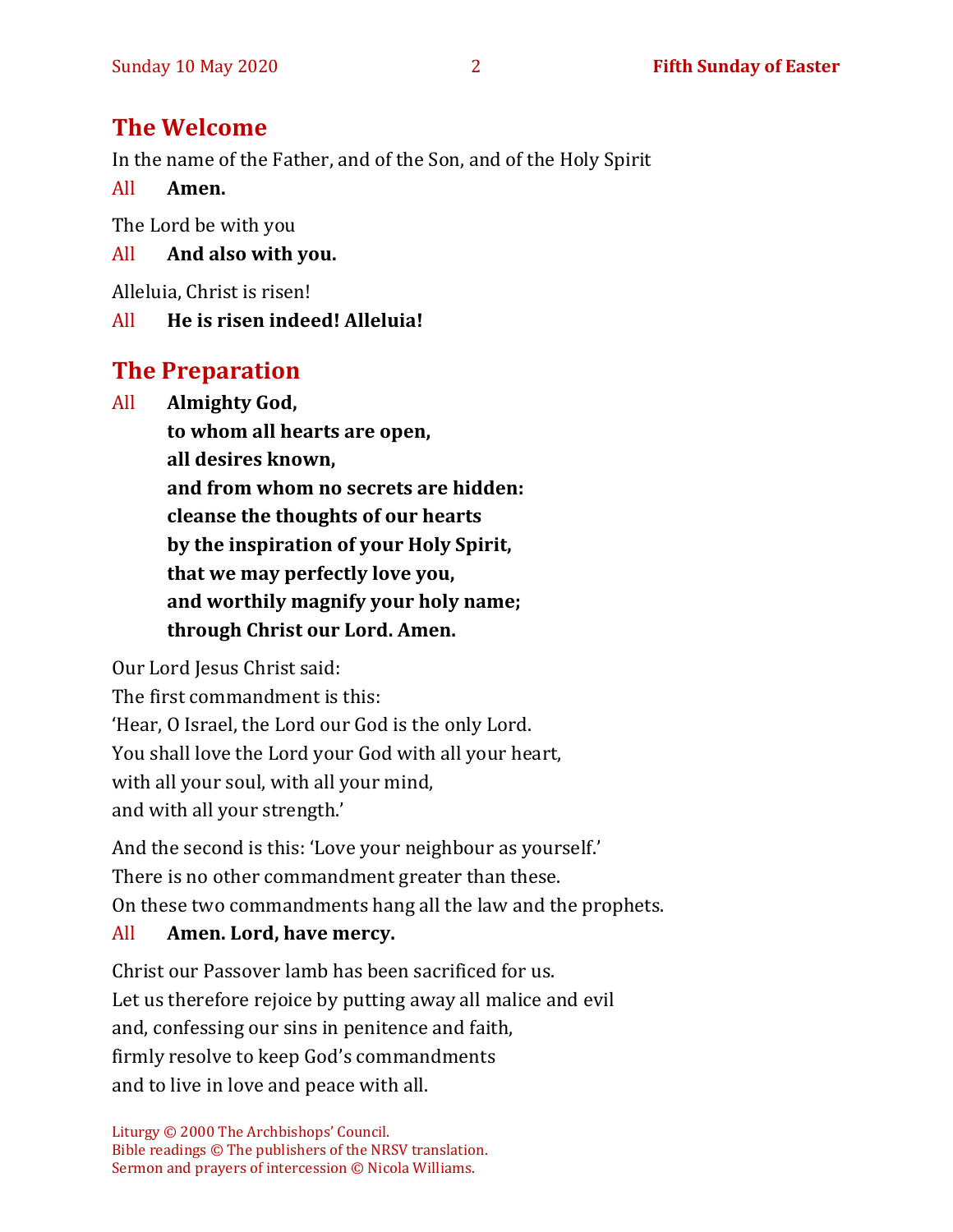All **Almighty God, our heavenly Father, we have sinned against you and against our neighbour in thought and word and deed, through negligence, through weakness, through our own deliberate fault. We are truly sorry and repent of all our sins. For the sake of your Son Jesus Christ, who died for us, forgive us all that is past and grant that we may serve you in newness of life to the glory of your name. Amen.**

Almighty God,

who forgives all who truly repent, have mercy upon you, pardon and deliver you from all your sins, confirm and strengthen you in all goodness, and keep you in life eternal; through Jesus Christ our Lord. All **Amen.**

## **The Gloria**

This version of the Gloria is sung to the tune of 'Cwm Rhondda'. Click **[here](about:blank)** for the tune.

All **Glory be to God in Heaven, Songs of joy and peace we bring, Thankful hearts and voices raising, To creation's Lord we sing. Lord we thank you, Lord we praise you, Glory be to God our King: Glory be to God our King.**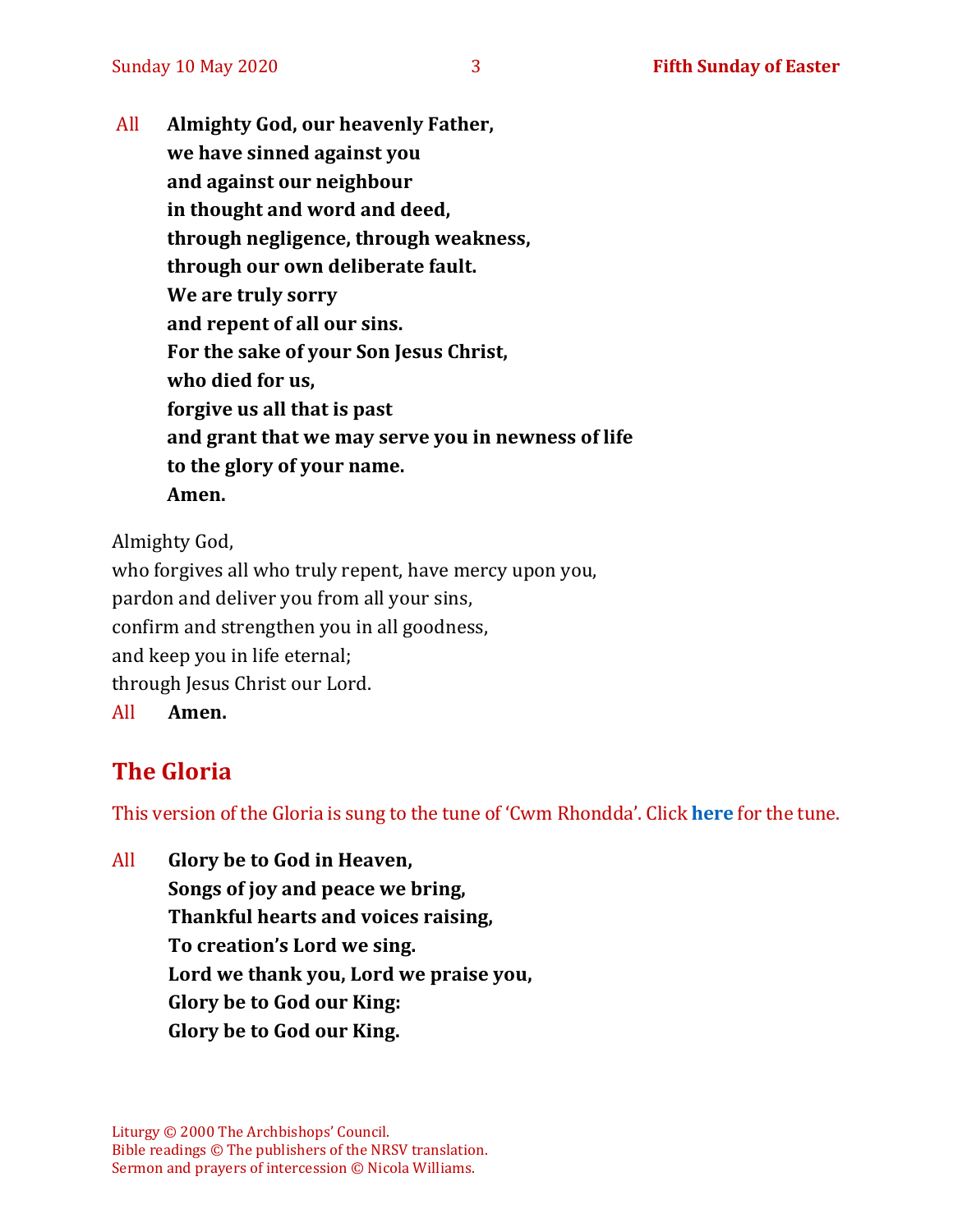**Lamb of God, who on our shoulders, Bore the load of this world's sin; Only Son of God the Father, You have brought us peace within. Lord, have mercy, Christ have mercy, Now your glorious reign begin: Now your glorious reign begin.**

**You O Son of God are Holy, You we praise with one accord. None in heav'n or earth is like you, Only you are Christ the Lord. With the Father and the Spirit, Ever worshipped and adored: Ever worshipped and adored.**

## **The Collect for the Fifth Sunday of Easter**

Risen Christ, your wounds declare your love for the world and the wonder of your risen life: give us compassion and courage to risk ourselves for those we serve, to the glory of God the Father. All **Amen.**

## **First reading**

A reading from the Acts of the Apostles

Stephen, filled with the Holy Spirit, gazed into heaven and saw the glory of God and Jesus standing at the right hand of God. 'Look,' he said, 'I see the heavens opened and the Son of Man standing at the right hand of God!'

The Jews covered their ears and, with a loud shout, all rushed together against him. Then they dragged him out of the city and began to stone him; and the witnesses laid their coats at the feet of a young man named Saul. As they were stoning Stephen, he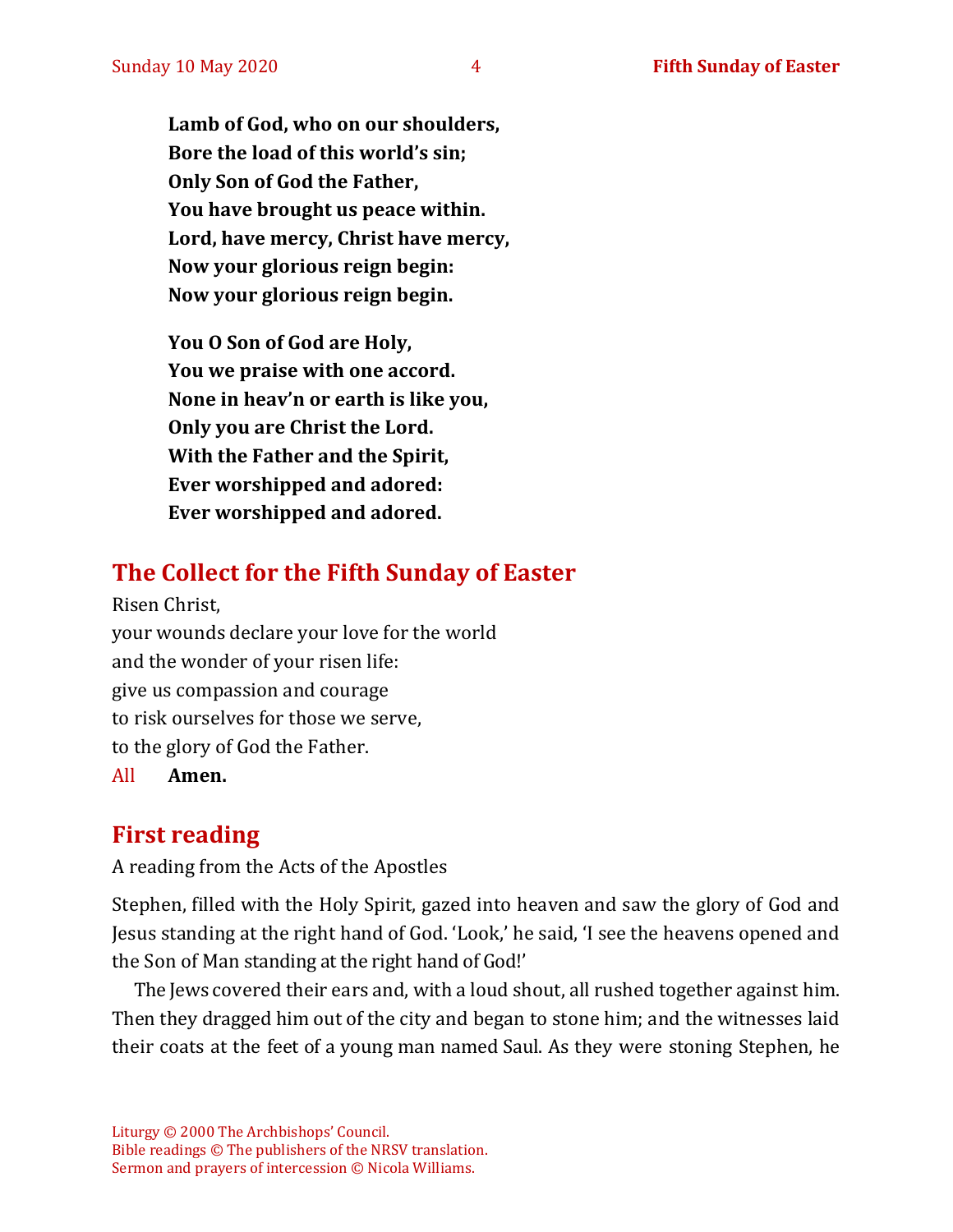prayed, 'Lord Jesus, receive my spirit.' Then he knelt and cried out in a loud voice, 'Lord, do not hold this sin against them.'

When he had said this, he died. *Acts 7:55–60*

This is the Word of the Lord

All **Thanks be to God.**

## **Second reading**

*A reading from the First Letter of St Peter*

Like newborn infants, long for the pure, spiritual milk, so that by it you may grow into salvation—if indeed you have tasted that the Lord is good. Come to him, a living stone, though rejected by mortals yet chosen and precious in God's sight, and like living stones, let yourselves be built into a spiritual house, to be a holy priesthood, to offer spiritual sacrifices acceptable to God through Jesus Christ. For it stands in scripture: 'See, I am laying in Zion a stone, a cornerstone chosen and precious; and whoever believes in him will not be put to shame.' To you then who believe, he is precious; but for those who do not believe, 'The stone that the builders rejected has become the very head of the corner', and 'A stone that makes them stumble, and a rock that makes them fall.'

They stumble because they disobey the word, as they were destined to do. But you are a chosen race, a royal priesthood, a holy nation, God's own people, in order that you may proclaim the mighty acts of him who called you out of darkness into his marvellous light.

Once you were not a people, but now you are God's people; once you had not received mercy, but now you have received mercy. *1 Peter 2:2–10*

This is the Word of the Lord

All **Thanks be to God.**

HYMN 2 **[Now the green blade riseth](https://youtu.be/UVduV0ustWw)** (please click on this link to hear the hymn)

## **Gospel reading**

Hear the Gospel of our Lord Jesus Christ according to John

#### All **Glory to you O Lord.**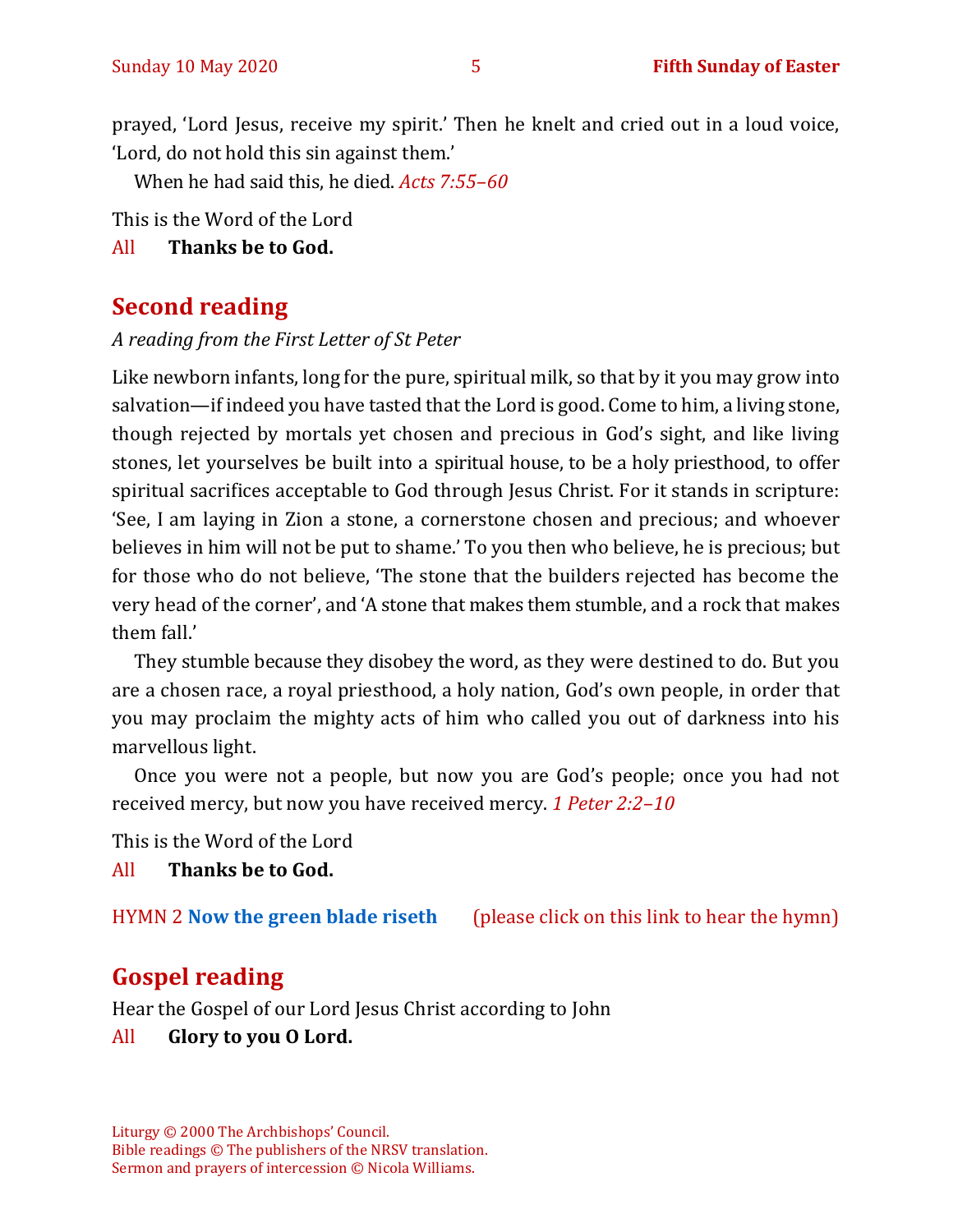Jesus said, 'Do not let your hearts be troubled. Believe in God, believe also in me. In my Father's house there are many dwelling-places. If it were not so, would I have told you that I go to prepare a place for you? And if I go and prepare a place for you, I will come again and will take you to myself, so that where I am, there you may be also. And you know the way to the place where I am going.'

Thomas said to him, 'Lord, we do not know where you are going. How can we know the way?'

Jesus said to him, 'I am the way, and the truth, and the life. No one comes to the Father except through me. If you know me, you will know my Father also. From now on you do know him and have seen him.'

Philip said to him, 'Lord, show us the Father, and we will be satisfied.' Jesus said to him, 'Have I been with you all this time, Philip, and you still do not know me? Whoever has seen me has seen the Father. How can you say, "Show us the Father"? Do you not believe that I am in the Father and the Father is in me? The words that I say to you I do not speak on my own; but the Father who dwells in me does his works. Believe me that I am in the Father and the Father is in me; but if you do not, then believe me because of the works themselves. Very truly, I tell you, the one who believes in me will also do the works that I do and, in fact, will do greater works than these, because I am going to the Father. I will do whatever you ask in my name, so that the Father may be glorified in the Son. If in my name you ask me for anything, I will do it. *John 14:1–14*

This is the Gospel of the Lord

All **Praise to you O Christ.** 

#### **Sermon**

This government lockdown has been very strange for all of us. The biggest change for me has been that I have found myself spending time focusing on things that I often take for granted. I have begun to think about *basic things* like food shopping and travelling in a new light.

In today's reading we are invited to think about Jesus in a new light. The first Easter has happened and Jesus is no longer present in the same way that He was just a few weeks earlier, and the Apostles are having to explain what has happened in new ways.

St Peter starts with something basic—a building. There are few things more fundamental than a home (and in those days they would have been basic buildings).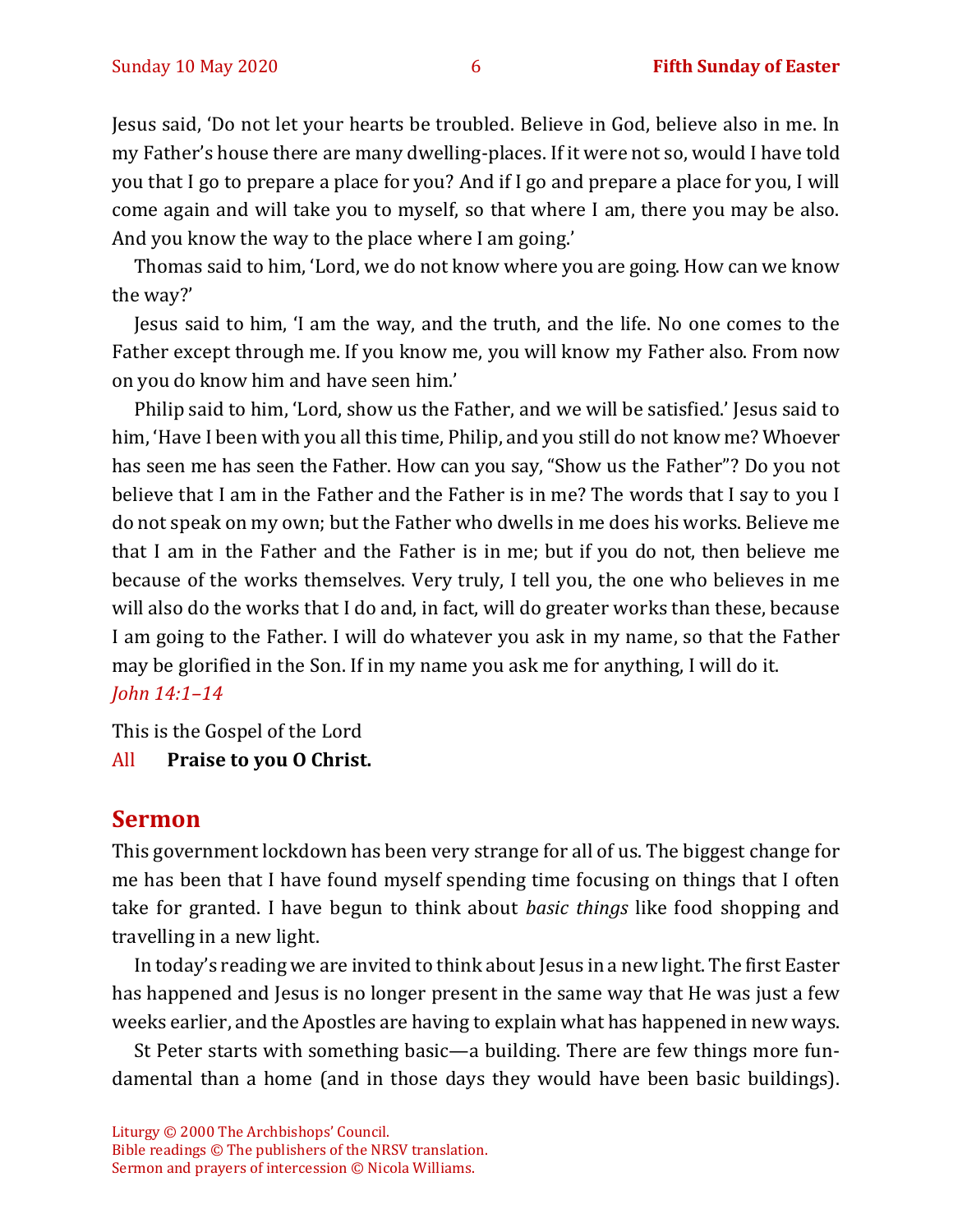Thankfully, most people understand what it is to live in a building, it is a part of our human life that we often take for granted but shelter is a basic need. However, if you want to build a home, then you have to think from the ground up. You have to think about foundations and then you have to think about the Cornerstone.

The Cornerstone is the most important stone in a building as it gives strength to the structure: it holds everything up and everything together. No wonder then, that St Peter, and before him, Isaiah, liken Jesus to a Cornerstone. It doesn't sound very complementary to be likened to a stone though, does it? If St Peter was trying to encourage people to join him then perhaps he could have used a different image? Who wants to be a stone? Who wants to be something so basic? But St Peter goes further and talks about 'living stones'.

What St Peter was trying to say is that if Jesus is the Cornerstone then He is the basis of everything and so we must join together, and 'build' upon Him. As the body of Christ, we must mortar ourselves into something strong, something protective, something that will support us as we live: a building, a Church! The first Easter has just happened and now St Peter is inviting us to build upon it and become a 'Holy Priesthood' and a 'Spiritual House'.

And in the Gospel reading for today Jesus mentions another building. Jesus tells us that His Father has a building—a house with many dwelling places and that He is preparing the way and will lead us to this house.

What does this mean? Are we to think about Heaven as like Earth, with houses and dwelling places? It is quite hard not to think this way, actually, because this life is all that we have to go on and so if we are thinking about another life, another place, we are naturally going to add in elements that are fundamental to our lives now.

Why then, just a few lines later, does Jesus goes on to tell us that The Father *dwells* in Him! All of this talk of buildings and dwelling places is confusing but it is pointing to one thing. God. Jesus is showing us what life will be like *when we dwell* with God.

At Easter, there are other clues as to what life will be like with God. Easter is a time when the natural world starts to sing about God. The trees are in blossom and the early bulbs are abundantly flowering; the birds are everywhere, darting about preparing for chicks. And this time of lockdown is allowing us to see and to hear all of this, if we just slow down and take the time.

But what has nature got to do with buildings and dwellings?

I find that I smile when I see a beautiful flower without even realising I am doing it, and I love to watch the birds, and to hear their songs. Why? What makes me feel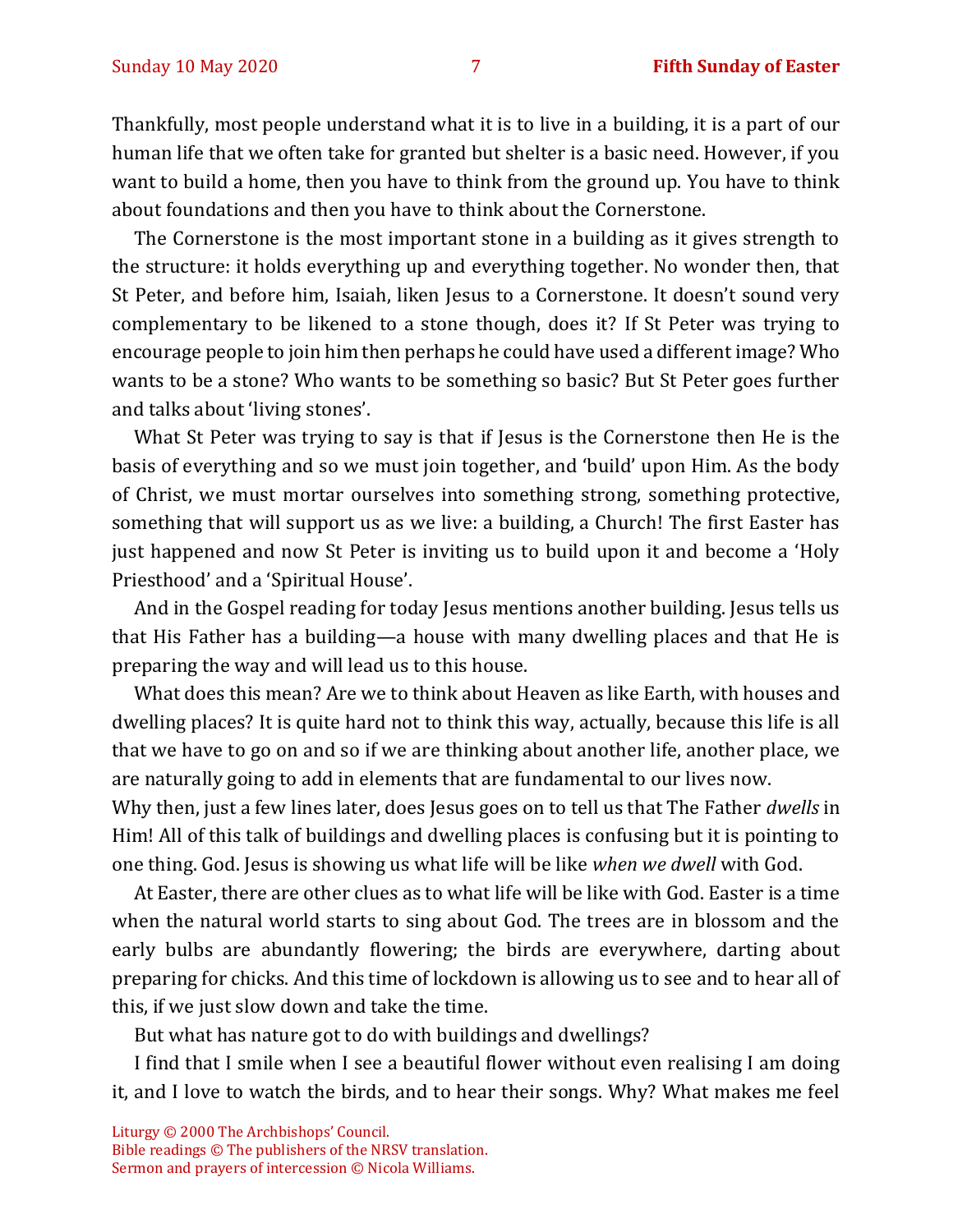this way? Have you ever found that you feel better after a walk surrounded by nature, or that certain music makes you feel joyful? That is God *dwelling in us*. Joy and Peace and Love are what God has promised us, and what Jesus brings us in the Easter story. God will live in us, in each of us. He will make His home in us … if we let Him!

The Cornerstone laid down the foundation for new life in God. The humble Cornerstone, often ignored, unappreciated, passed by in our preoccupations with everyday demands, has allowed us to build a strong Church upon Him. The life we each have in God: the joy, the peace, the love, even the pain and frustration we experience, is all because, at Easter, Jesus invited us to dwell with God. *Right here and now, and forever more.* We can choose to ignore the Cornerstone and go ahead and make our dwelling built on a foundation of our own design. However, if we choose to dwell with God then Jesus tells us that

'I am the way, and the truth, and the life. No one comes to the Father except through me. If you know me, you will know my Father also.'

So, I am choosing to go back to basics this Easter. I am choosing to get to know the Cornerstone afresh because I want to have a life filled with joy and love and peace these things that we are promised when we dwell with God—and if I want to know God then I must focus completely on getting to know Jesus. St Stephen did it and the Bible is filled with people who have lived with God.

But let us not forget two things: Firstly, St Peter tells us that we must become 'living stones'. Present tense. And second, the joy and love and peace that we feel now—it is because *God is in us now*. Present tense.

The life we live is in the present tense: we must always have one eye on the future but we must pay attention, real attention, to the life we are living today. Jesus brought us salvation and He has told us that we are to dwell in God's house. Future tense. But we must, until that time, learn to dwell with Christ here and now.

You may be finding life difficult at the moment, you may be missing loved ones and worried about the future. Life can be painful and each of us, during our lives, will know dark times. But Jesus doesn't shy away from difficulty, He understands pain and grief and sorrow. Jesus is the Cornerstone. He is the strength, the foundation, and the one person we can trust entirely to be with us through all times, good and bad.

Life provides opportunities for us to get to know God on many levels but we have to slow down and focus upon the basics if we are to find them. During this lockdown I am going to look out of my window and spend some time just watching the birds and the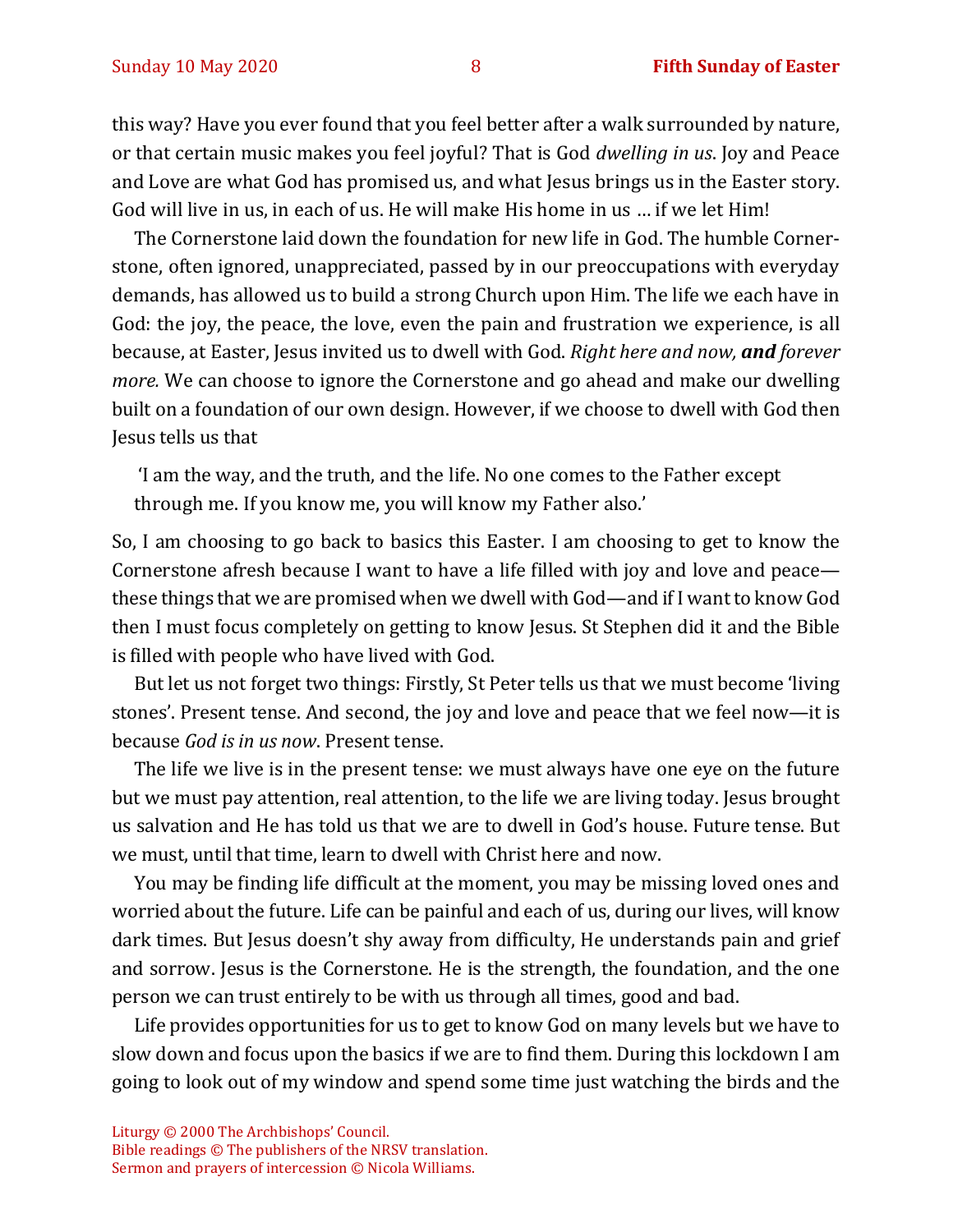clouds go by. It might rain and blow a gale but I will choose, even if only for a few moments, to *dwell with God* and wonder at creation and be thankful because that's the thing about living: we have basic physical needs like shelter, food and water, but even when we find ourselves confined by a disease, *especially* when we find ourselves confined by something out of our control, *we can choose to dwell with God.* We can open our hearts and our minds and let God in, and right then and there, we will find all of the freedom and life we need.

As we live our lives in lockdown we're invited to build our relationship with Christ. As Living Stones we can each of us, start building from the ground up and, although I may not build a skyscraper, one thing that I do know is that I will definitely enjoy the view!

Alleluia, Christ is risen!

#### All **He is risen indeed! Alleluia!**

## **The Creed**

Do you believe and trust in God the Father, the source of all being and life,

the one for whom we exist?

#### All **We believe and trust in him.**

Do you believe and trust in God the Son, who took our human nature, died for us and rose again?

#### All **We believe and trust in him.**

Do you believe and trust in God the Holy Spirit, who gives life to the people of God and makes Christ known in the world?

#### All **We believe and trust in him.**

This is the faith of the Church.

All **This is our faith. We believe and trust in one God, Father, Son and Holy Spirit. Amen.**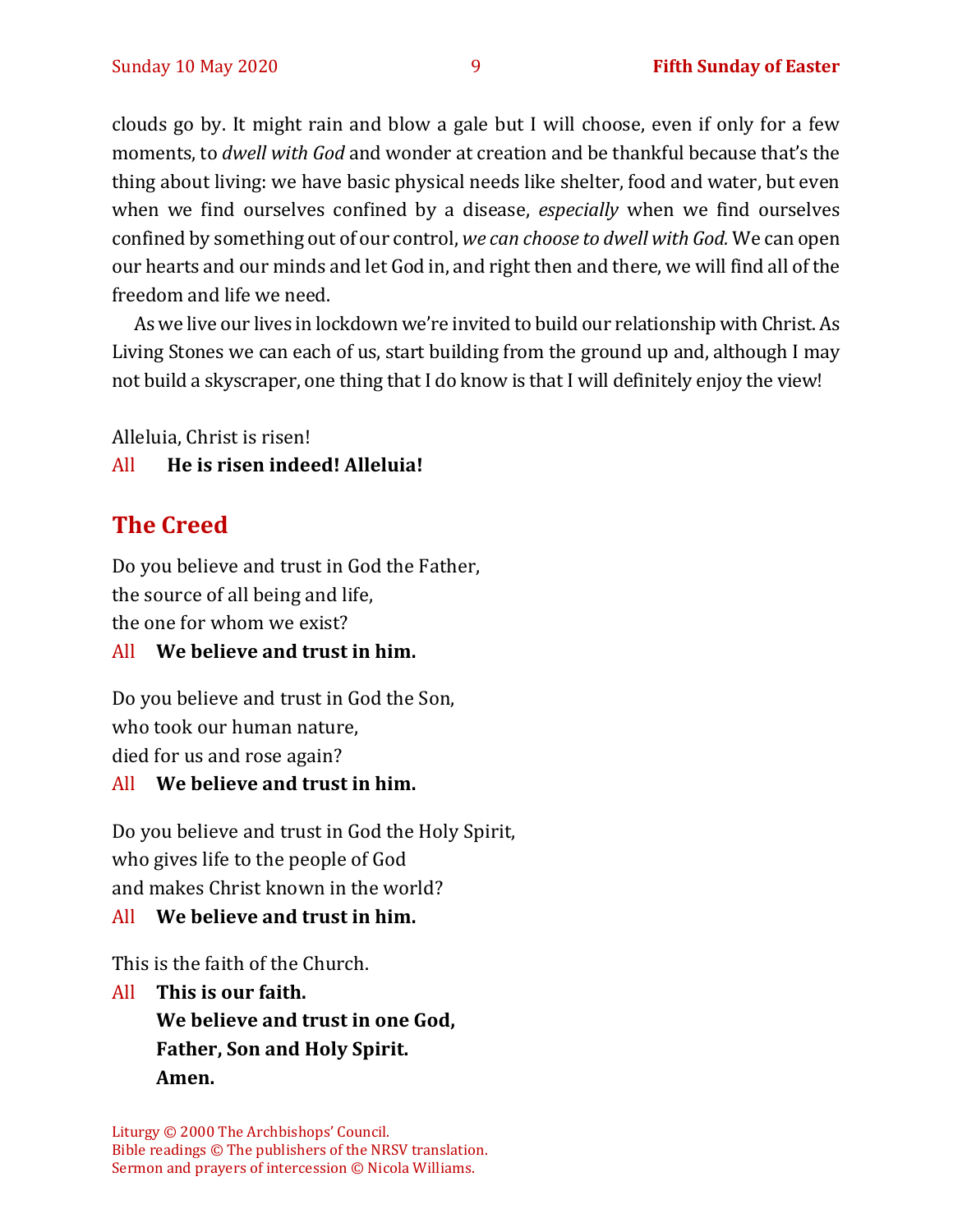## **Prayers of intercession**

#### **Lord, Heavenly Father**

Easter is the time when we learn again to grow our life in you. Just as we see the world around us spring forth riches, help us to love abundantly and to serve each other, bringing forth joy and peace.

You came to dwell with us to show us that you are, 'The way, and the truth, and the life.' Help us to know our Lord and Saviour Jesus Christ, so that we may know You also. Give us grace to hear Your voice and to trust and to follow You, and You only.

#### **Lord, in Your mercy**

#### All **hear our prayer**

#### **Lord Jesus Christ**

You are truly the Cornerstone on which we can build our faith. Humble and overlooked yet strong enough to bear the weight of our sin. Help us to mortar ourselves into a Church worthy of Your name. A Church united by a love for peace and justice and truth.

We pray for those around the world who cannot openly worship you; for those whose faith is weakening; and for those who have lost their way. Strengthen us in Your Holy Spirit that we might become a 'Holy Priesthood' called to dwell in Your Spiritual House.

#### **Lord, in Your mercy**

#### All **hear our prayer**

#### **Lord Holy Spirit**

Inspire in us, hearts to become 'Living Stones' building upon the faith of the Apostles and working as disciples of Christ in this broken world. Help us to serve each other and so to serve our Heavenly Father.

During this time of restriction and isolation, help us to overcome the urge for selfpreservation, and to reach out to others, to share what we have, and to rediscover the joys to be found in caring for, and communicating with, those in need. Live in us so that we can live in Christ and hear His voice, and follow Him: for where He is, there our Father is also.

#### **Lord, in Your mercy**

All **hear our prayer**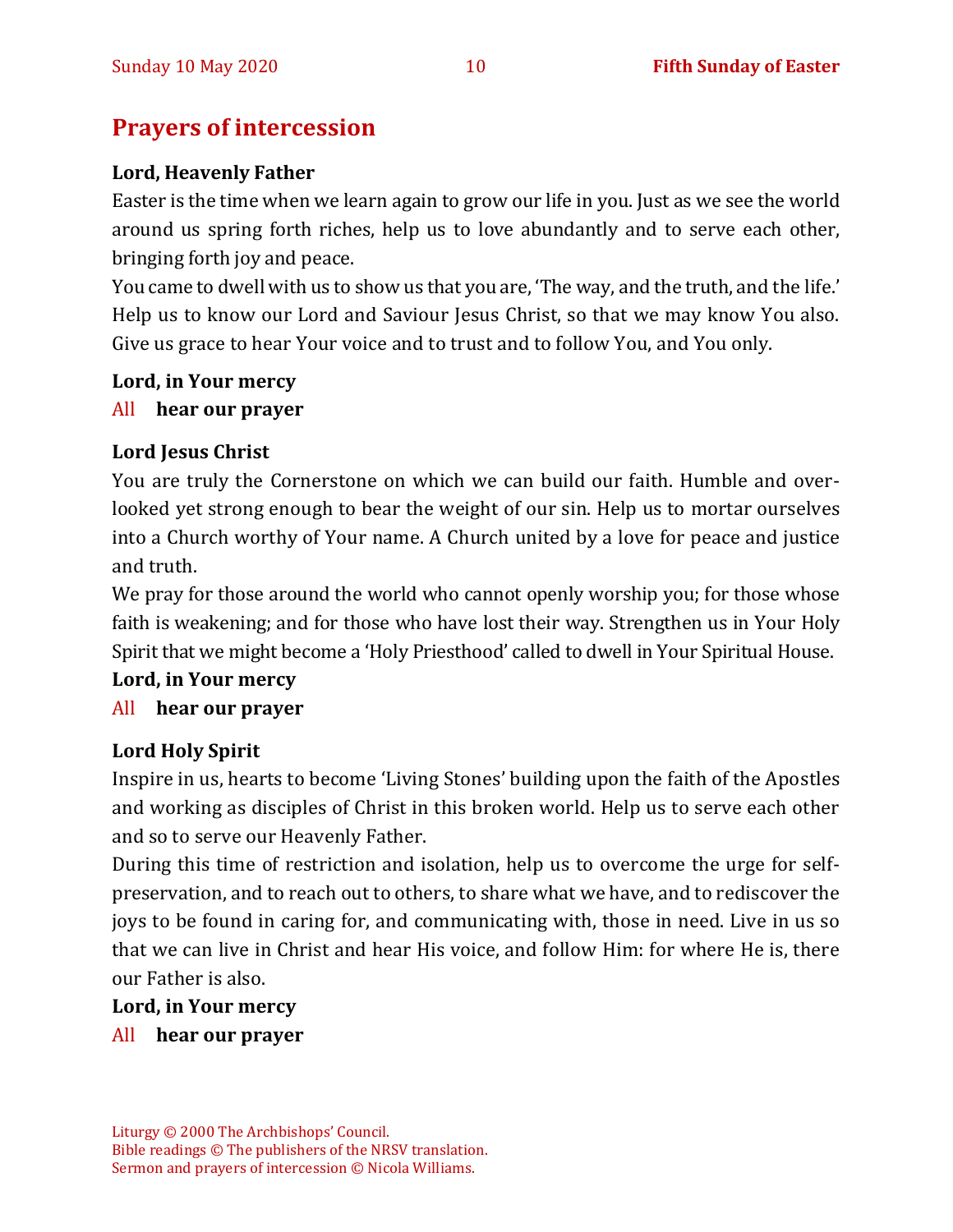#### **Lord Heavenly Father**

During this time of uncertainty, help us to dwell in the present and to rediscover Your beautiful creation. As we begin again to notice the sounds of the natural world in our newly quietened streets, help us to remember our responsibilities to cherish and nurture the whole world for You have created a world of colour and light and beauty, filled with plants and animals of amazing complexities.

We have had a taste of limited resources and so we remember those who struggle every day to find what they need to thrive and to grow. May our lifestyles change to limit the damage caused to the world and to those who are affected by our daily decisions.

We pray for those who are ill, and for those who are caring for the sick. Strengthen them and encourage them during these difficult times. We pray especially for all those who have loved ones in hospital or care homes who are ill and whom they cannot visit.

We pray for the lonely and the isolated, that they find comfort in Your presence and hope in Your love and we pray especially for …

We pray for those who have died. We pray for …

Comfort their loved ones in the knowledge

#### **Lord, in Your mercy**

All **hear our prayer**

#### **Merciful Father,**

All **accept these prayers for the sake of your Son, our Saviour Jesus Christ. Amen.**

## **The peace**

The risen Christ came and stood among his disciples and said, 'Peace be with you.' Then were they glad when they saw the Lord. Alleluia.

The peace of the Lord be always with you,

#### All **And also with you. Alleluia!**

HYMN 3 **[Longing for light we wait](https://youtu.be/ZJq3bhdgQoc)** (please click on this link to hear the hymn)

#### The liturgy of the Communion Service appears below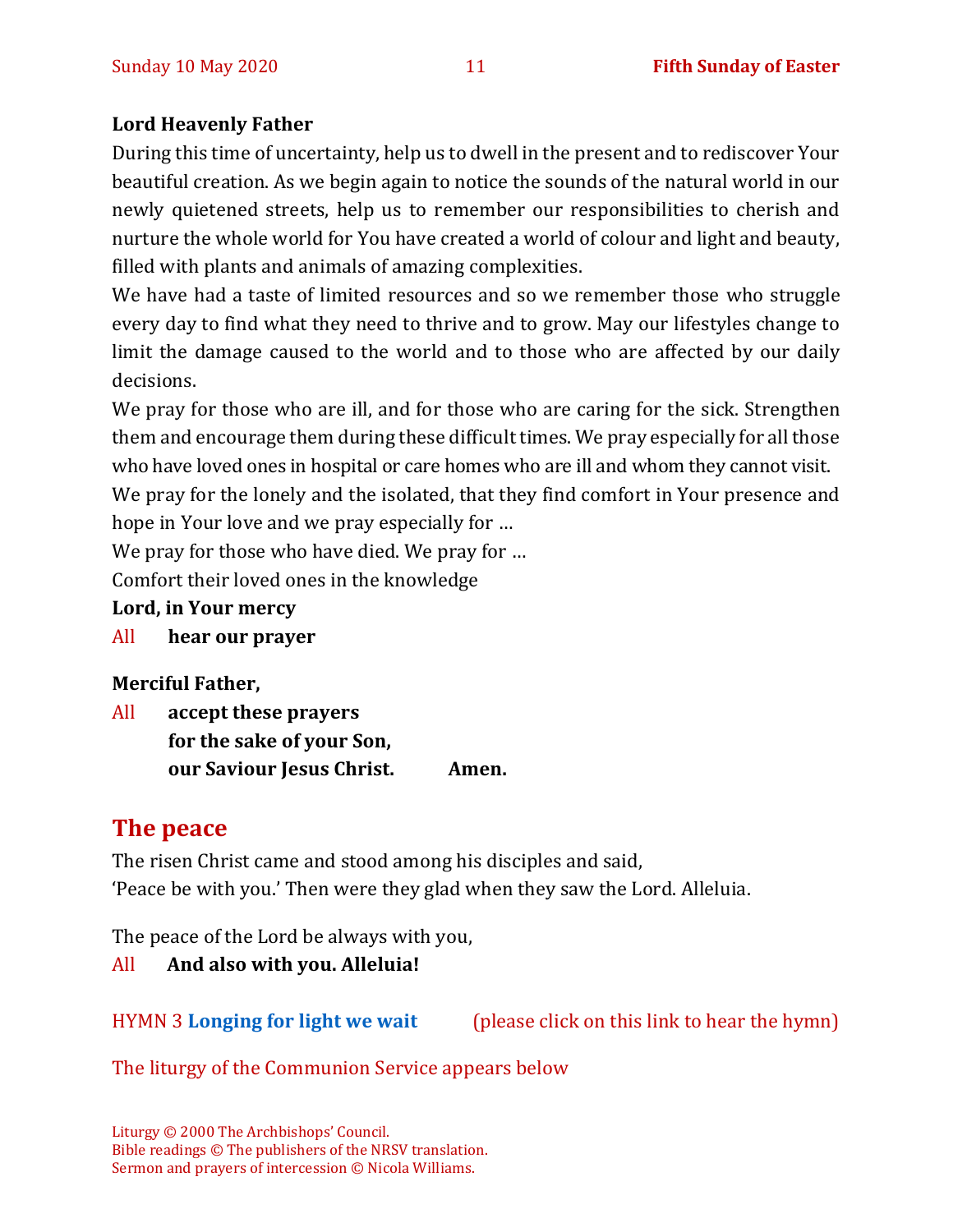# The Dismissal

God the Father, by whose love Christ was raised from the dead, open to you who believe the gates of everlasting life.

#### All **Amen.**

God the Son, who in bursting the grave has won a glorious victory,

give you joy as you share the Easter faith.

#### All **Amen.**

God the Holy Spirit, whom the risen Lord breathed into his disciples, empower you and fill you with Christ's peace.

All **Amen.**

And the blessing of God the Almighty:

Father, Son, and Holy Spirit,

be with you now and remain with you always.

All **Amen.**

#### HYMN 4 **[As the deer pants](https://youtu.be/peZudXt9faU)** (please click on this link to hear the hymn)

Go in peace to love and serve the Lord.

#### All **In the name of Christ. Amen.**

Alleluia, Christ is risen!

#### All **He is risen indeed! Alleluia!**

Liturgy © 2000 The Archbishops' Council. Bible readings © The publishers of the NRSV translation. Sermon and prayers of intercession © Nicola Williams.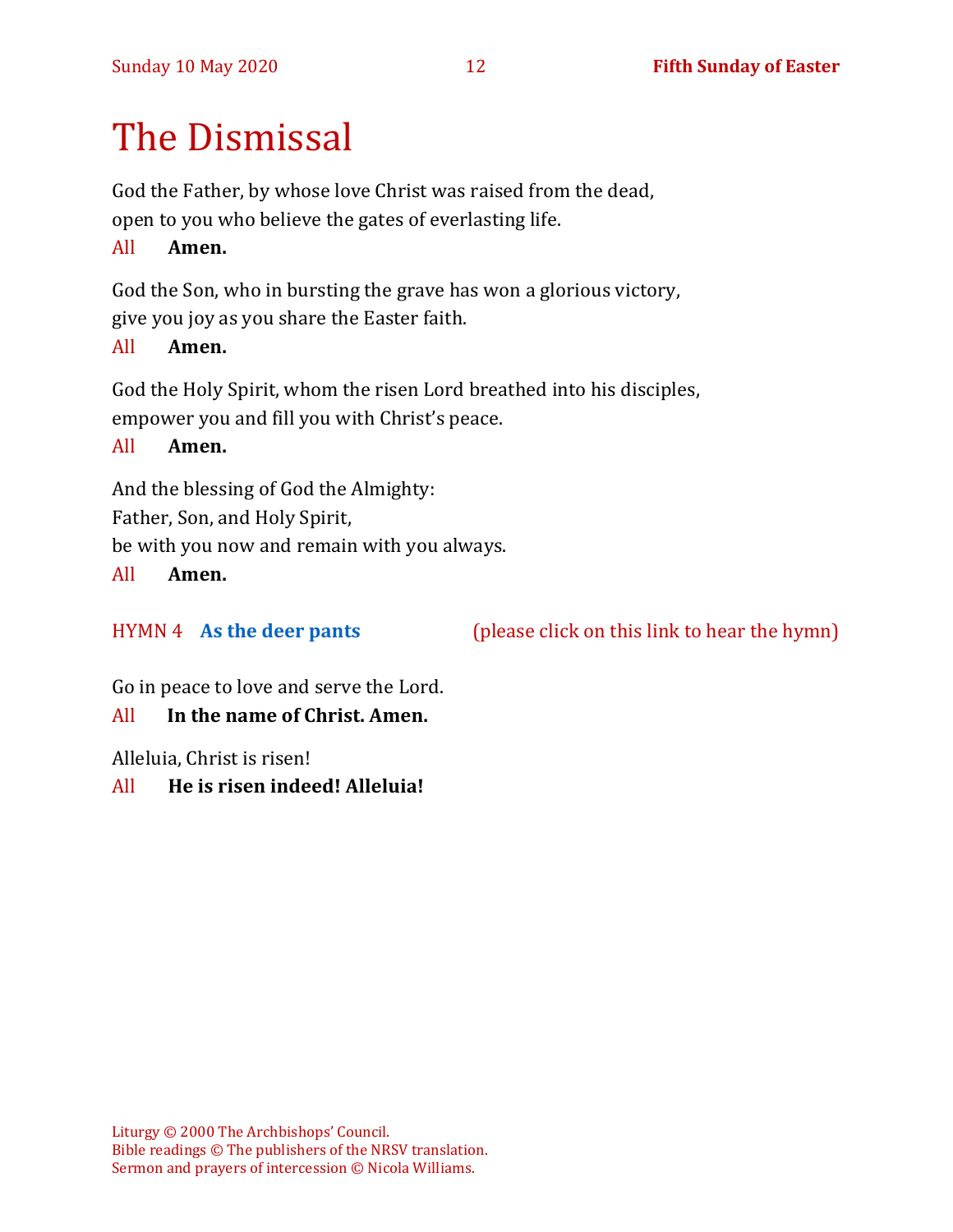## The Liturgy of the Sacrament

## Eucharistic Prayer (prayer E)

The Lord be with you

#### All **and also with you.**

Lift up your hearts.

#### All **We lift them to the Lord.**

Let us give thanks to the Lord our God.

#### All **It is right to give thanks and praise.**

Father, you made the world and love your creation. You gave your Son Jesus Christ to be our Saviour. His dying and rising have set us free from sin and death. And so we gladly thank you, with saints and angels praising you, and saying,

All **Holy, holy, holy Lord, God of power and might, heaven and earth are full of your glory. Hosanna in the highest. Blessed is he who comes in the name of the Lord. Hosanna in the highest.**

We praise and bless you, loving Father, through Jesus Christ, our Lord; and as we obey his command, send your Holy Spirit, that broken bread and wine outpoured may be for us the body and blood of your dear Son.

On the night before he died he had supper with his friends and, taking bread, he praised you. He broke the bread, gave it to them and said: Take, eat; this is my body which is given for you; do this in remembrance of me.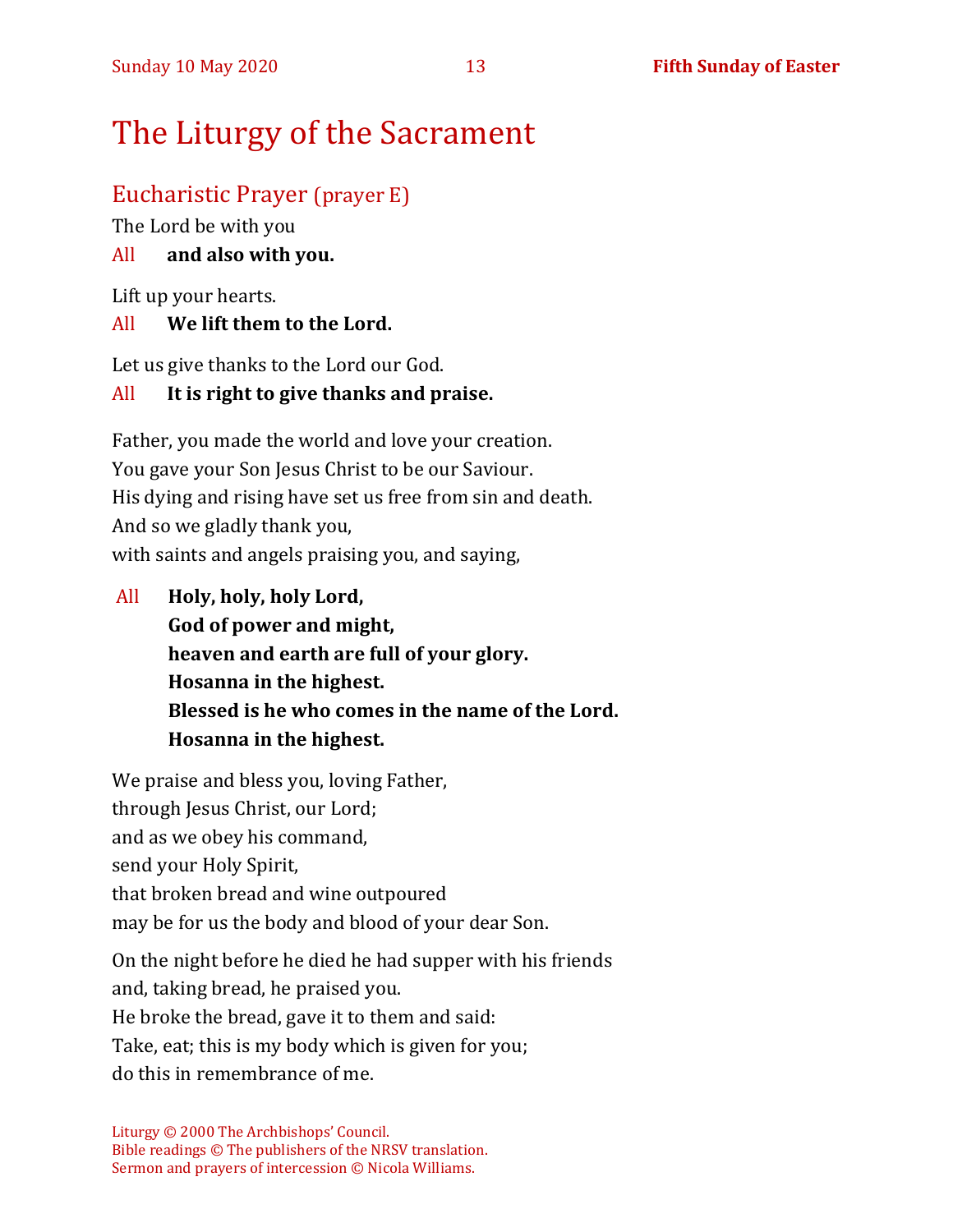When supper was ended he took the cup of wine. Again he praised you, gave it to them and said: Drink this, all of you; this is my blood of the new covenant, which is shed for you and for many for the forgiveness of sins. Do this, as often as you drink it, in remembrance of me.

So, Father, we remember all that Jesus did, in him we plead with confidence his sacrifice made once for all upon the cross.

Bringing before you the bread of life and cup of salvation, we proclaim his death and resurrection until he comes in glory.

Great is the mystery of faith:

## All **Christ has died. Christ is risen. Christ will come again.**

Lord of all life, help us to work together for that day when your kingdom comes and justice and mercy will be seen in all the earth.

Look with favour on your people, gather us in your loving arms and bring us with St Barnabas and all the saints to feast at your table in heaven.

Through Christ, and with Christ, and in Christ, in the unity of the Holy Spirit, all honour and glory are yours, O loving Father, for ever and ever.

#### All **Amen.**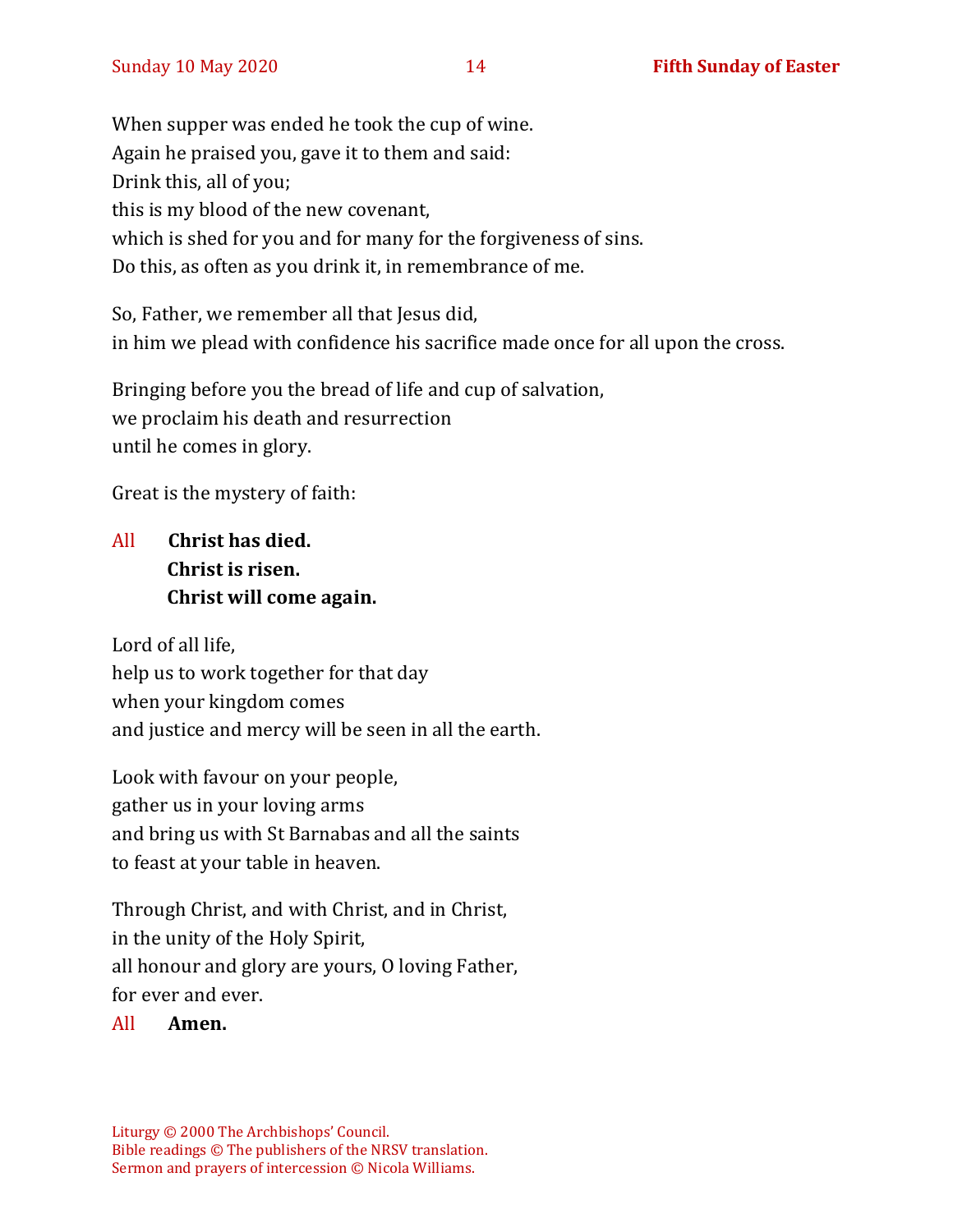## The Lord's Prayer

As our Saviour taught us, so we pray

All **Our Father in heaven, hallowed be your name, your kingdom come, your will be done, on earth as in heaven. Give us today our daily bread. Forgive us our sins as we forgive those who sin against us. Lead us not into temptation but deliver us from evil. For the kingdom, the power, and the glory are yours now and for ever.** 

**Amen.**

## Breaking of the Bread

We break this bread to share in the body of Christ.

All **Though we are many, we are one body, because we all share in one bread.**

All **Lamb of God,**

**you take away the sin of the world, have mercy on us.**

**Lamb of God, you take away the sin of the world, have mercy on us.**

**Lamb of God, you take away the sin of the world, grant us peace.**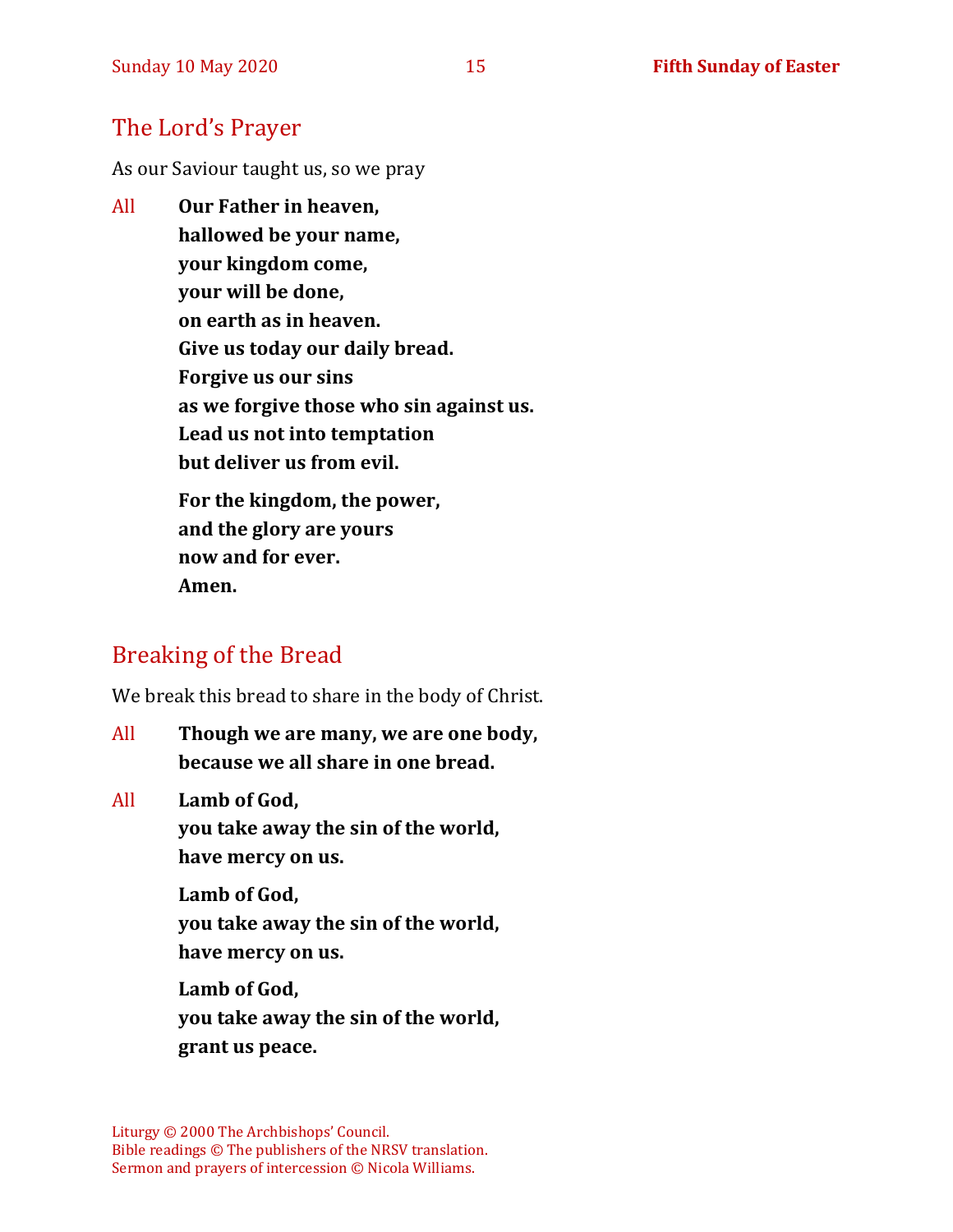Draw near with faith. Receive the body of our Lord Jesus Christ which he gave for you, and his blood which he shed for you. Eat and drink in remembrance that he died for you, and feed on him in your hearts by faith with thanksgiving.

All **We do not presume to come to this your table, merciful Lord, trusting in our own righteousness, but in your manifold and great mercies. We are not worthy so much as to gather up the crumbs under your table. But you are the same Lord whose nature is always to have mercy. Grant us therefore, gracious Lord, so to eat the flesh of your dear Son Jesus Christ and to drink his blood, that our sinful bodies may be made clean by his body and our souls washed through his most precious blood, and that we may evermore dwell in him, and he in us. Amen.**

Communion is distributed.